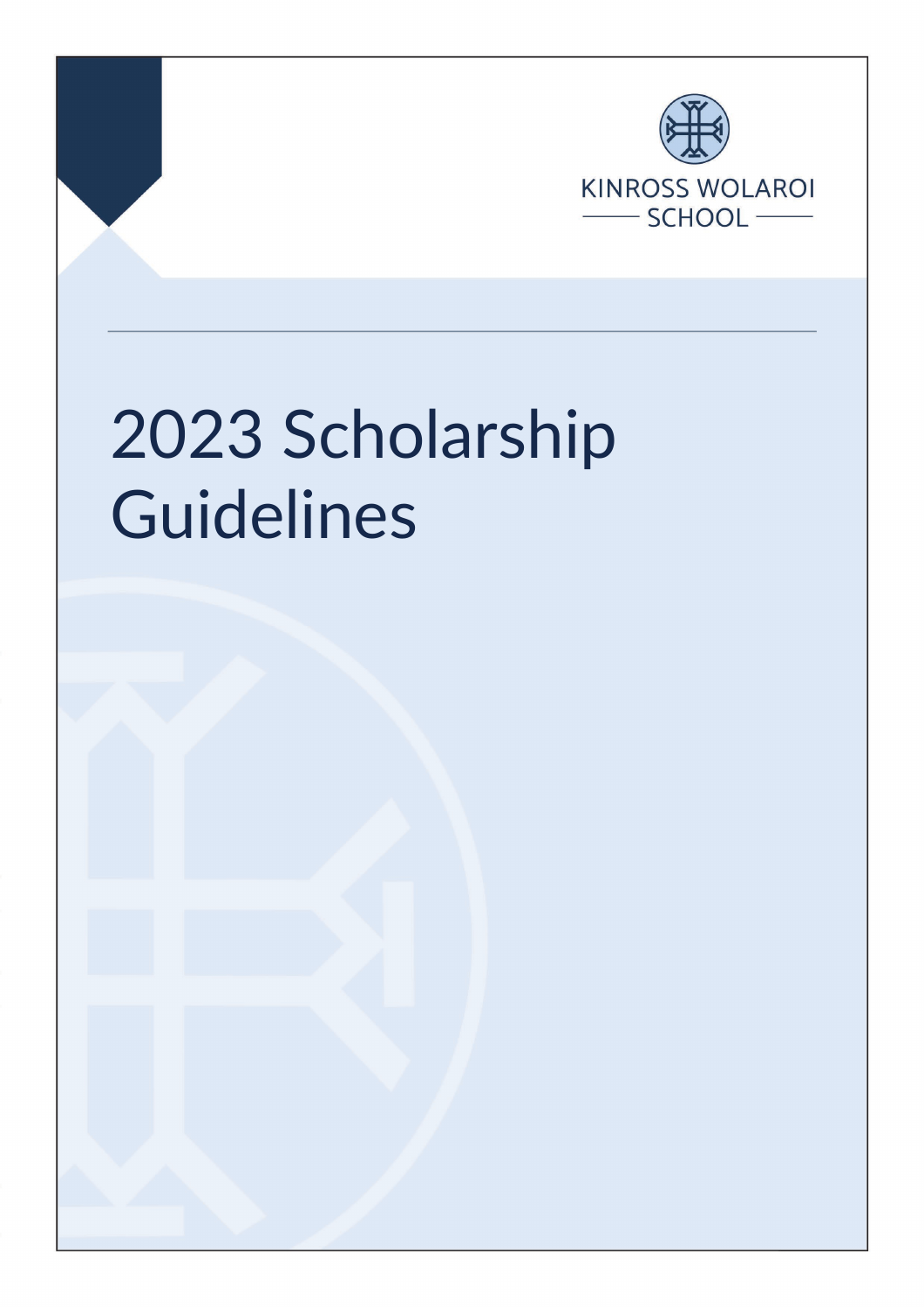## **ABOUT OUR SCHOLARSHIPS AND BURSARIES**

To acknowledge our diverse student population and encourage excellence, Kinross Wolaroi School will offer a number of scholarships to students entering Years 5, or 7 to 11 in 2023.

To be considered for a scholarship all candidates must sit the scholarship examination, which will be held on site at Kinross Wolaroi School on Friday 11 February 2022. Applicants must also complete an online application and submit supporting documentation as outlined in this document.

For all students entering Year 5 in 2023, the scholarship will continue until the end of Year 6 and for all students entering Year 7 to 11 in 2023, the scholarship will continue until the end of Year 12; provided the successful scholar continues to meet the terms and conditions of the scholarship.

Candidates may apply for more than one scholarship and/or bursary. There is no additional fee if you would like to apply for more than one category.

## **SCHOLARSHIPS ON OFFER IN 2023**

The following scholarships are on offer in the following categories:

- Academic Scholarship
- General Excellence Scholarship
- Boarding Bursary
- Music Scholarship
- Crescendo Music Scholarship
- Ex-student Scholarship

Please refer to the specific scholarship details for each individual category on offer.

## **WHO CAN APPLY FOR A SCHOLARSHIP?**

To be eligible for a scholarship at Kinross Wolaroi School, the applicant must be an Australian Citizen or be a permanent resident of Australia. Applicants must be entering Years 5, or 7 to 11 in 2023.

Current Kinross Wolaroi School students as well as those who are not yet enrolled at the School are welcome to apply. Different conditions and criteria apply to the different scholarship categories.

## **HOW ARE SCHOLARSHIPS AWARDED?**

Academic scholarships are awarded based on the results of the compulsory scholarship examination that is held on site on Friday 11 February 2022 and where candidates are shortlisted, the outcome of a competitive selection interview.

Scholarships in categories other than Academic scholarships must sit the scholarship examination and also fulfil the other scholarship category criteria.

In all categories, shortlisted applicants will be invited to attend an interview with the Principal. Scholarships are awarded at the discretion of the Principal. The Principal's decision is final and no further correspondence will be entered into.

Families will be notified by letter as soon as possible after the awards have been made.

Scholarship holders are expected to contribute to the Kinross Wolaroi School community and awards are subject to satisfactory progress and annual review.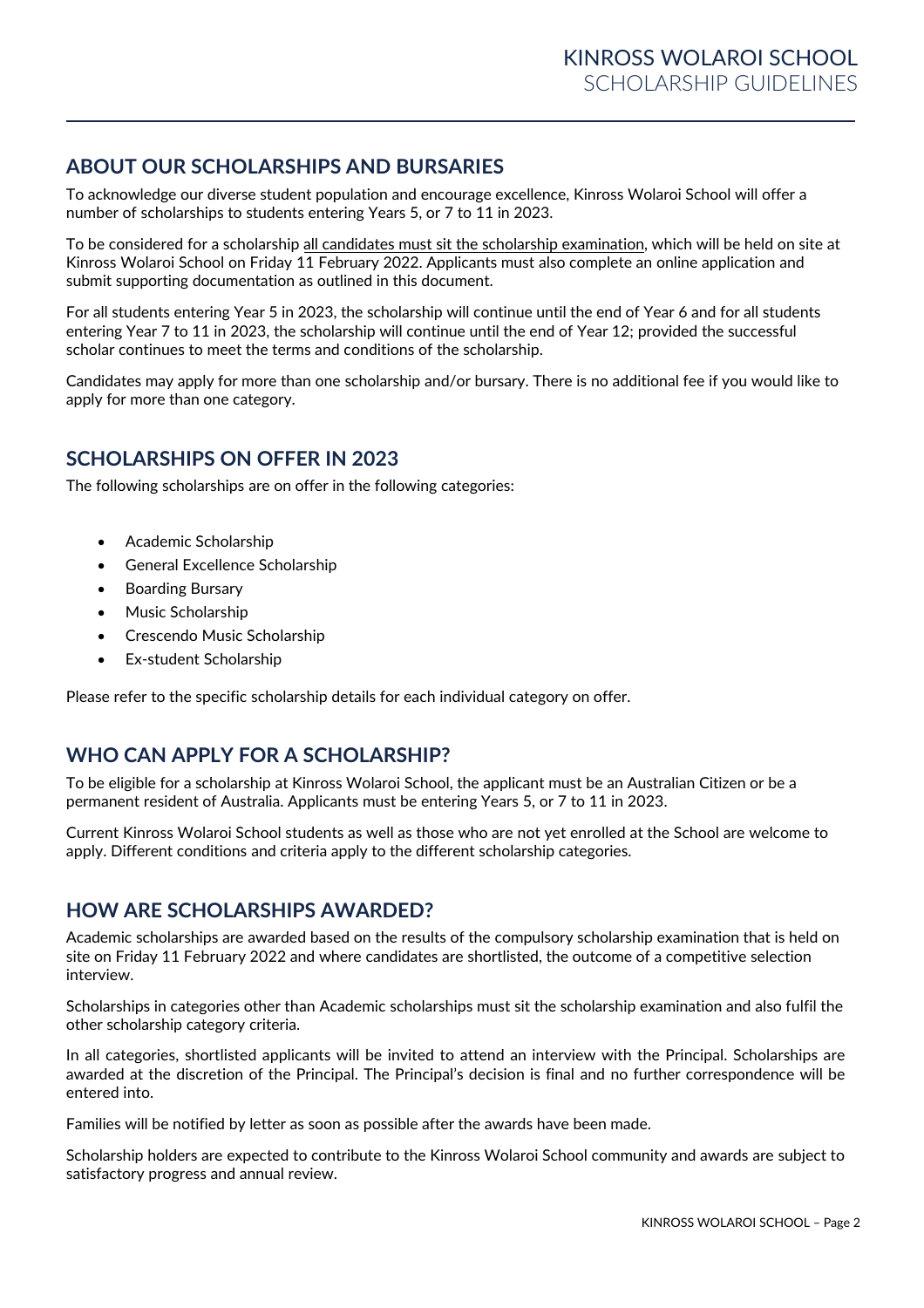## **REQUIREMENTS OF ALL SCHOLARSHIP APPLICANTS**

The information below is relevant for all scholarship applicants. Please note that if you are applying for more than one scholarship category, there may be specific criteria that you will also need to meet for each category.

## **Scholarship criteria for current students of KWS:**

Applicants must register for the scholarship examination via the link on the Kinross Wolaroi School website: [www.kws.nsw.edu.au/scholarships.](file://swol-cor-fs03.kws.nsw.edu.au/registrar/Scholarships%20&%20Bursaries/2018%20for%202019%20Scholarships/www.kws.nsw.edu.au/scholarships)

When registering you will be required to pay the registration fee of \$120 online. There is no additional fee if you would like to apply for more than one category. The closing date for registrations is Friday 28 January 2022.

Applicants must provide the School with supporting documentation, including a recent photograph, copies of the student's two most recent school reports and a copy of the student's most recent NAPLAN results. All required documents must uploaded online at the time of registration.

Applicants must attend the scholarship examination held on site at Kinross Wolaroi School on Friday 11 February 2022. There will not be any opportunity to sit the examination at another time if this date does not suit your family or circumstances prevent attendance on the day.

## **Scholarship criteria for students NOT enrolled at KWS:**

Applicants must register for the scholarship examination via the Kinross Wolaroi School website: [www.kws.nsw.edu.au/scholarships.](file://swol-cor-fs03.kws.nsw.edu.au/registrar/Scholarships%20&%20Bursaries/2018%20for%202019%20Scholarships/www.kws.nsw.edu.au/scholarships)

When registering you will be required to pay the scholarship registration fee of \$120 online. There is no additional fee if you would like to apply for more than one category. The closing date for registrations is Friday 28 January 2022.

Applicants must provide the School with supporting documentation, including a recent photograph, copies of the student's two most recent school reports and a copy of the student's most recent NAPLAN results. All required documents must uploaded online at the time of registration.

Applicants must attend the Scholarship Examination held on site at Kinross Wolaroi School on Friday 11 February 2022. If you are applying for more than one scholarship category, you will need to check the scholarship criteria for all applicable categories on the following pages.

After the Scholarship Examination Day, shortlisted candidates will be invited to a selection interview with the Principal.

## **LODGING SUPPORTING DOCUMENTATION**

Supporting documentation must be uploaded as part of your online application no later than close of business on Friday 28 January 2022. Applications will not be considered unless documents are submitted in full.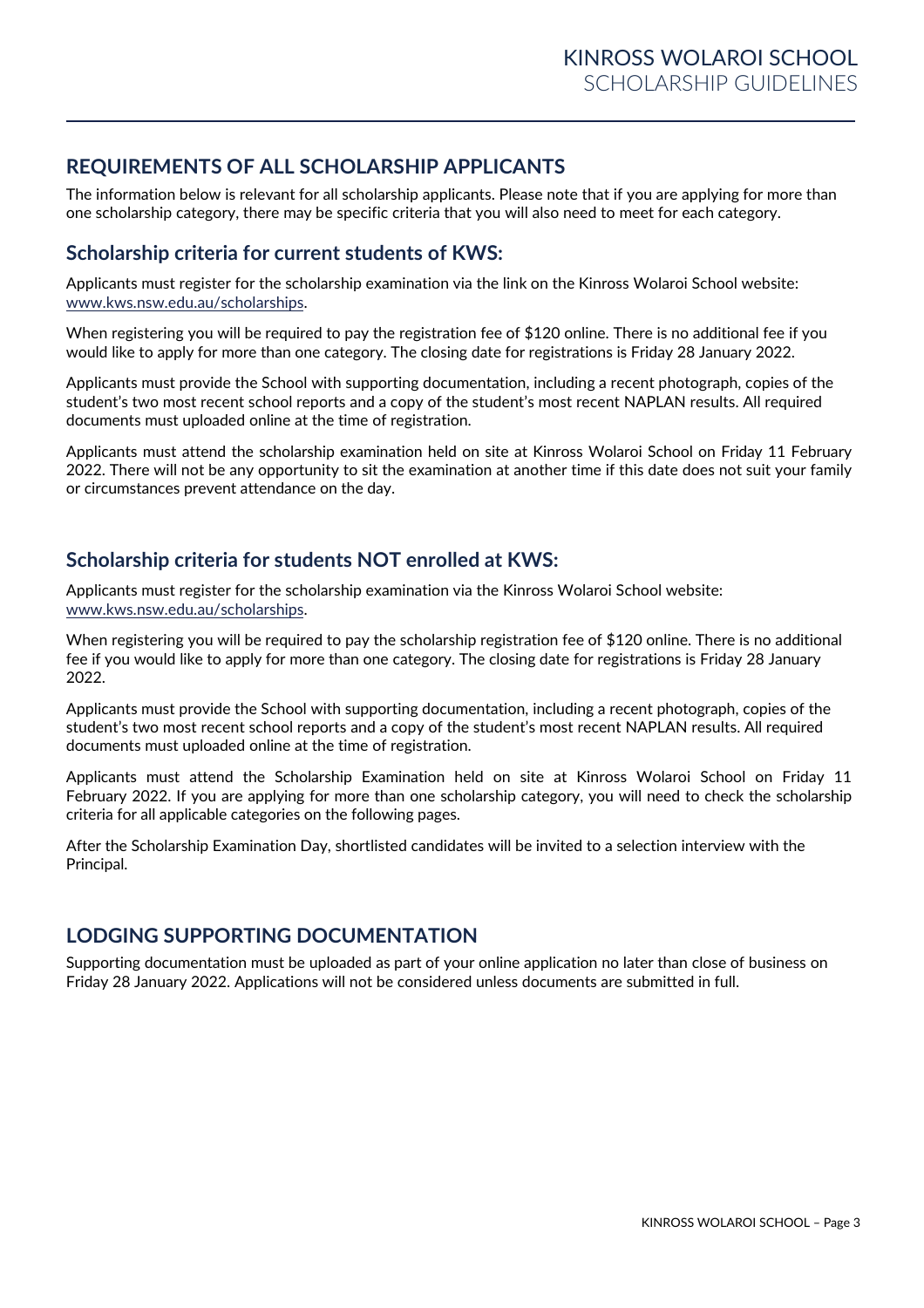# **SPECIFIC SCHOLARSHIP DETAILS**

## **ACADEMIC SCHOLARSHIPS**

#### **What is covered in an Academic Scholarship?**

An Academic Scholarship covers up to 75% of tuition fees applicable to enrolment. No family discounts or other remissions will apply. The scholarship does not cover charges for school services not included in the tuition fee, for example, uniform shop purchases, private music lessons, musical instrument hire, participation in Cadets or School bus services.

#### **Who can apply for an Academic Scholarship?**

- Applications will be accepted from current students of Kinross Wolaroi or a student who is not yet enrolled at the School.
- Applicants must be Australian citizens or permanent residents of Australia.
- Applicants must be entering Years 5, or 7 to 11 in 2023.

#### **Additional criteria for Academic Scholarship applicants:**

Applicants may also submit any further documentation they consider relevant to support the application for an Academic Scholarship. Supporting documentation must be uploaded online as part of your registration no later than Monday 28 January 2022. Applications will not be accepted unless submitted in full.

## **General Excellence Scholarship**

#### **What is covered in a General Excellence Scholarship?**

A General Excellence Bursary covers up to 50% of the annual tuition fees applicable to enrolment and acknowledges an all-round high achiever. In 2023 it will be available to Year 9, 10 or 11 day students only. No family discounts or other remissions will apply. The scholarship does not cover charges for school services not included in the tuition fee, for example, uniform shop purchases, private music lessons, musical instrument hire, participation in Cadets or School bus services.

#### **Who can apply for a General Excellence Scholarship?**

- Applications will be accepted from current students of Kinross Wolaroi or a student who is not yet enrolled at the School.
- Applicants must be Australian citizens or permanent residents of Australia.
- Applicants must be entering Year 9, 10 or 11 in 2023 as a day student.

#### **Additional criteria for General Excellence applicants:**

Applicants are assessed using a combination of the following selection criteria:

- excellent academic records
- sporting achievements
- participation and achievement in the arts (music, performance or visual arts)
- examples of leadership and community service
- demonstrated contribution to the candidate's current school community and passion and potential for contributing to Kinross Wolaroi School.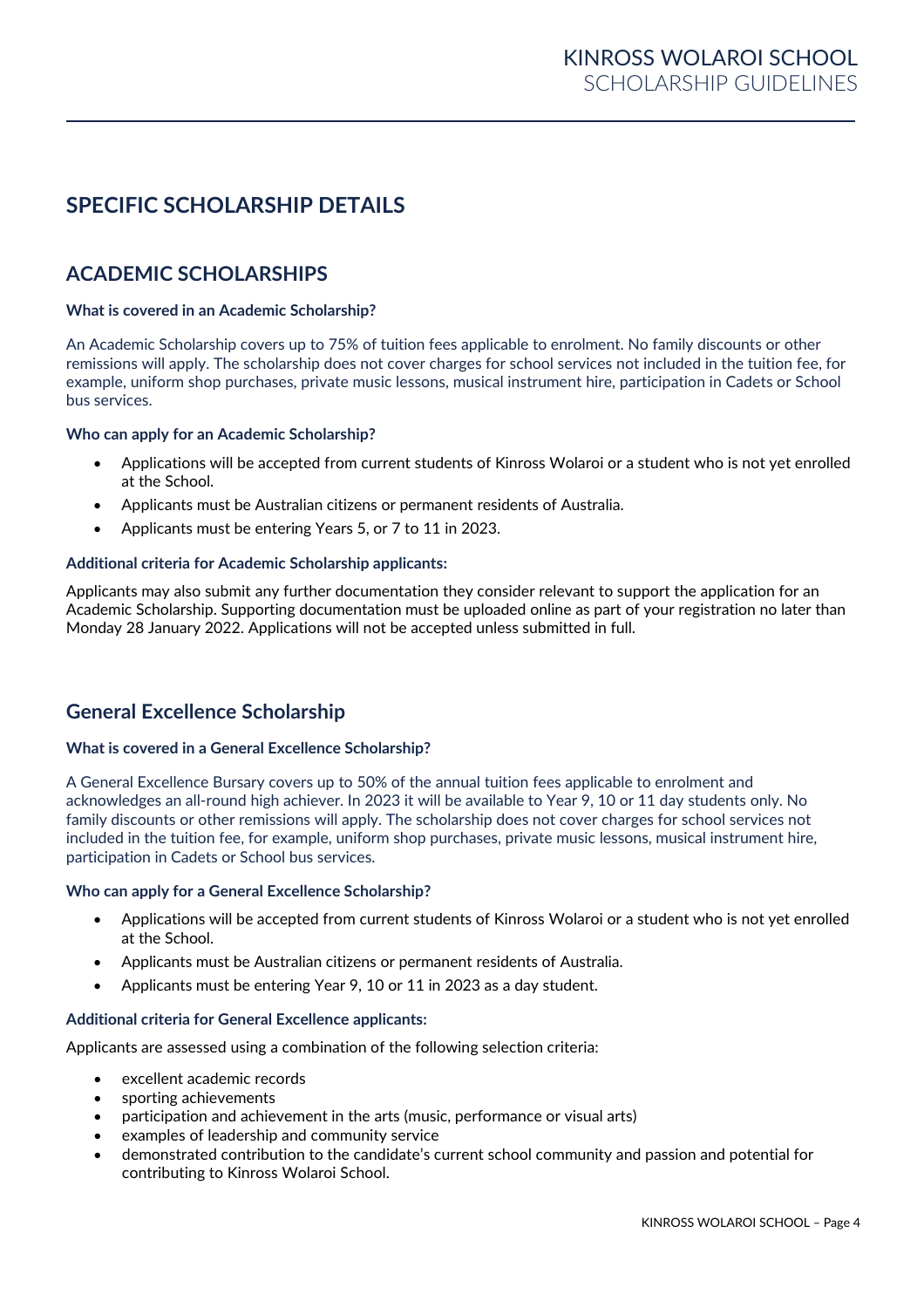Applicants may also submit any further documentation they consider relevant to support the application for the General Excellence Scholarship. Supporting documentation must be uploaded online as part of your registration no later than Friday 28 January 2022. Applications will not be accepted unless submitted in full.

## **BOARDING BURSARY**

#### **What is covered in a Boarding Bursary?**

A Boarding Bursary covers up to 100% of the accommodation component of the annual boarding fee, not including the 'food' component. No family discounts or other remissions will apply. The Bursary will not cover the Tuition Fee or other charges for school services, for example, uniform shop purchases, private music lessons, musical instrument hire, participation in Cadets or School bus services.

#### **Who can apply for a Boarding Bursary?**

- Applications will be accepted from current students of Kinross Wolaroi or a student who is not yet enrolled at the School.
- Applicants must be Australian citizens or permanent residents of Australia.
- Applicants must be entering 7, 8, 9, 10 or 11 as boarders in 2023.

#### **Additional criteria for Boarding Bursary applicants:**

As part of their supporting documentation, applicants must provide a handwritten essay as follows:

- **Applicants who are current students of Kinross Wolaroi** should write about what they most enjoy about boarding and how they contribute to the community of the School. The essay should be between 500 and 1000 words and must be the applicant's own work.
- **Applicants who are NOT current students of Kinross Wolaroi** should write about what they are most looking forward to as a boarder and how they will contribute to the community of the School. The essay should be between 500 and 1000 words and must be the applicant's own work.

Applicants may also submit any further documentation they consider relevant to support the application for a Boarding Bursary. Supporting documentation must be uploaded online as part of your registration no later than Friday 28 January 2022. Applications will not be accepted unless submitted in full.

## **MUSIC SCHOLARSHIP AND CRESCENDO MUSIC SCHOLARSHIP**

#### **What is covered in a Music Scholarship and Crescendo Music Scholarship**

A Music Scholarship covers up to 50% of the annual tuition fees applicable to enrolment and the Crescendo Music Scholarship covers up to 100% of the annual tuition fees applicable to enrolment. No family discounts or other remissions will apply. The scholarship does not cover charges for school services not included in the tuition fee, for example, uniform shop purchases, private music lessons, musical instrument hire, participation in Cadets or School bus services.

#### **Who can apply for a Music Scholarship and Crescendo Music Scholarship?**

- Applications will be accepted from current students of KWS or a student who is not yet enrolled at the School.
- Applicants must be Australian citizens or permanent residents of Australia.
- Applicants must have reached a minimum performance standard of Grade 4 AMEB or equivalent to apply.
- Applicants must be entering Year 7, 8, 9, 10 or 11 in 2022.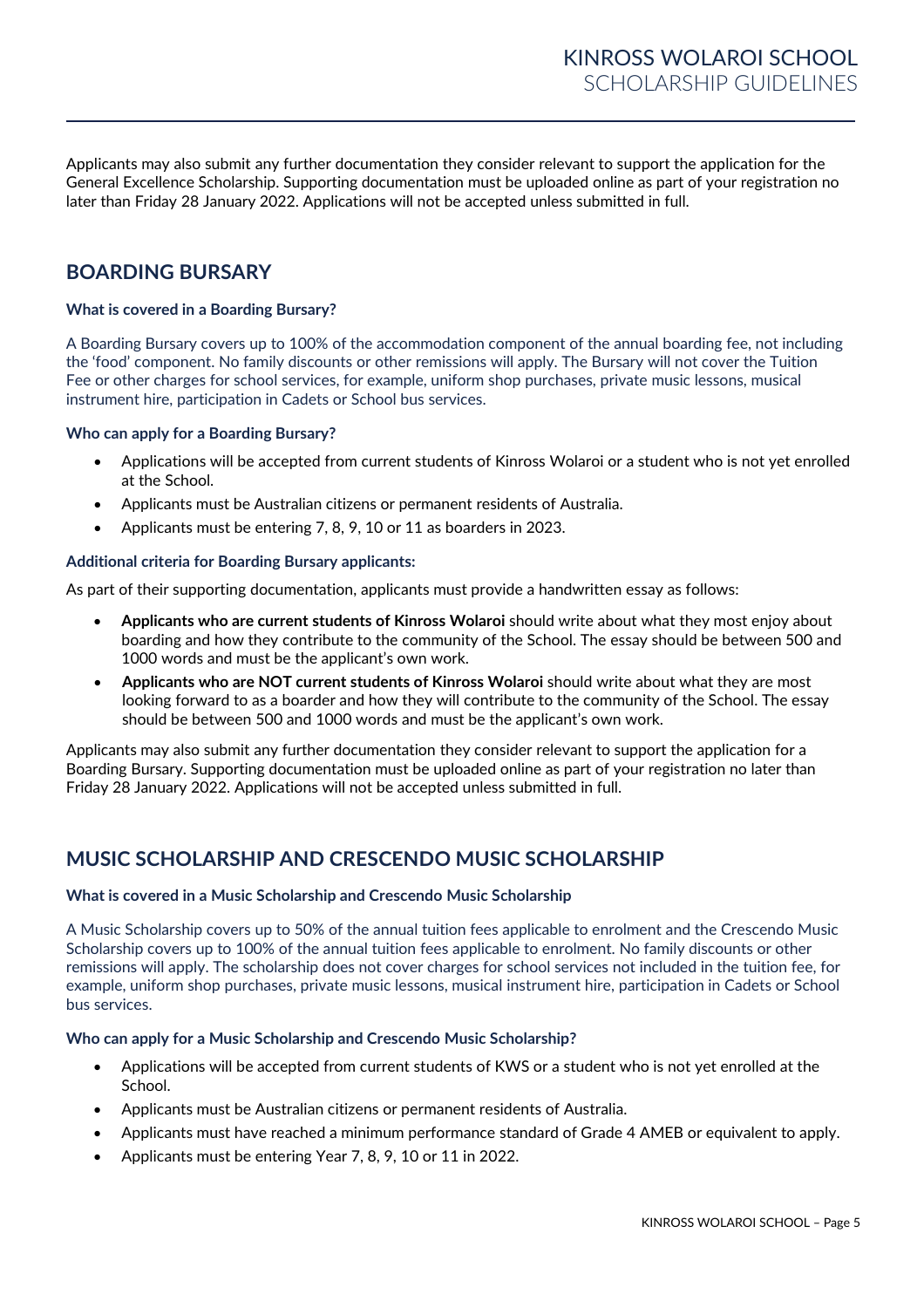#### **Additional criteria for Music Scholarship and Crescendo Music Scholarship applicants:**

- As part of their supporting documentation, applicants must provide any copies of music certificates they have received.
- Applicants should be at a minimum level of Grade 4 AMEB (or equivalent).
- Applicants must attend a music audition and complete a sight reading and listening test.
- Successful music scholarship recipients must be involved in at least 3 co-curricular Performing Arts ensembles for the duration of their scholarship.
- Successful music scholarship recipients will be strongly encouraged to take Elective Music in Year 9 or 11 (depending on entry level at KWS).
- Please note that private music tuition does not have to take place at KWS.

#### **Music Audition:**

- Applicants must attend a music audition which will comprise: playing one piece which best highlights their capacity on their chosen instrument/s (around 2-4 mins. duration); sight reading a short passage; listening test. Sight reading and listening tests will be within the ability range of the applicant.
- If the applicant chooses to audition with an accompanist, this must be arranged by the applicant. Students may also audition without an accompanist.
- Applicants are expected to bring an extra copy of the music to be performed for the staff to peruse during the performance.

Applicants will be contacted after the scholarship application closing date by the KWS Performing Arts Administrator to arrange an appointment time for the audition, test and interview. This will usually occur on the afternoon of Scholarship Day, following the examination on Friday 11 February 2022 in the KWS Music Centre.

Please note that while some students may have high musical potential based on their performance in the past, it does not necessarily mean they will perform to that level on the day. The Audition is designed to test the performance of students. The School uses the audition as its main criteria for selection of students for the awarding of Music Scholarships and the Crescendo Music Scholarship.

Applicants may also submit any further documentation they consider relevant to support the application for a Music Scholarship. Supporting documentation must uploaded online as part of your registration process, no later than Friday 28 January 2022. Applications will not be accepted unless submitted in full.

#### **Review of Music Scholarships and Crescendo Music Scholarships**

Music Scholarships and Crescendo Music Scholarships are subject to annual review by the School. Each student's progress, performance and commitment throughout the year will be reviewed at the end of each year. Scholarship students are expected to be fully involved in the Music Program and are required to commit to a minimum of three ensembles. Scholarship students will also be expected to perform at various school events as nominated by the Head of Performing Arts.

Should a student's performance or commitment or regular ensemble attendance fall below reasonable expectations, the scholarship may be withdrawn.

#### **Review criteria for Music Scholarship Crescendo Music Scholarship applicants:**

- Contribution and commitment to the School's Music Program.
- Punctual, regular attendance at ensemble rehearsals and performances.
- Evaluation of progress and skill on the nominated instrument.
- Satisfactory adherence to School rules.
- Satisfactory academic progress.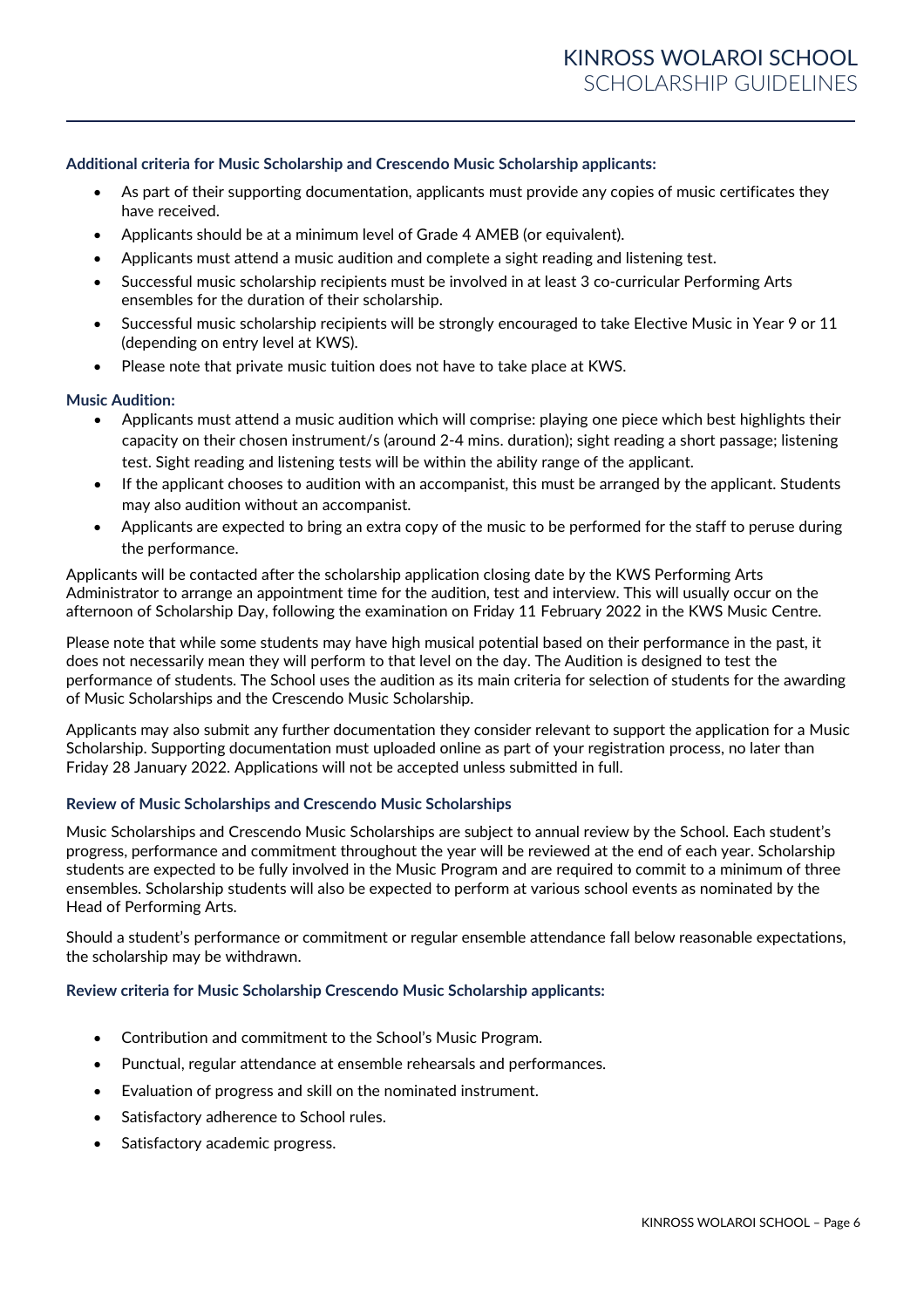## **EX-STUDENT SCHOLARSHIP**

#### **What is covered in an Ex-Student Scholarship**

An Ex-Student Scholarship covers up to 25% of the annual tuition fees applicable to enrolment. No family discounts or other remissions will apply. The Scholarships will not cover charges for school services not included in the tuition fee, for example, uniform shop purchases, private music lessons, musical instrument hire, participation in Cadets or School bus services.

#### **Who can apply for an Ex-student Scholarship?**

- Applications will be accepted from current students of KWS or a student who is not yet enrolled at the School.
- Applicants must be Australian citizens or permanent residents of Australia.
- Applicants must be the child of an Ex-student of Kinross Wolaroi School in its various forms.
- Applicants must be entering Year 11 in 2023.

#### **Additional criteria for Ex-student Scholarship applicants:**

As part of their supporting documentation, applicants should provide evidence and details of the applicant's parent who attended Kinross Wolaroi School, the Kinross School, The Presbyterian Ladies College Orange or Wolaroi College, including the School that they attended and when they were enrolled.

Applicants may also submit any further documentation they consider relevant to support the application for an Exstudent Scholarship. Supporting documentation must uploaded online as part of your registration, no later than Friday 28 January 2022. Applications will not be accepted unless submitted in full. One Ex-student Scholarship may be awarded to a student entering Year 11 in 2023.

## **FINANCIAL ASSISTANCE**

Applications for financial assistance are considered on a case-by-case basis and are subject to a formal application process that is not part of the Scholarship/Bursary process. Offers for a supported enrolment (that is, one that has financial assistance attached to it) are made at the discretion of the School. Any such offer is subject to vacancies being available following the consideration of all offers of enrolment for full-fee paying enrolments.

For further information regarding applications for financial assistance please contact the Office of the Business Manager on 02 6392 0300.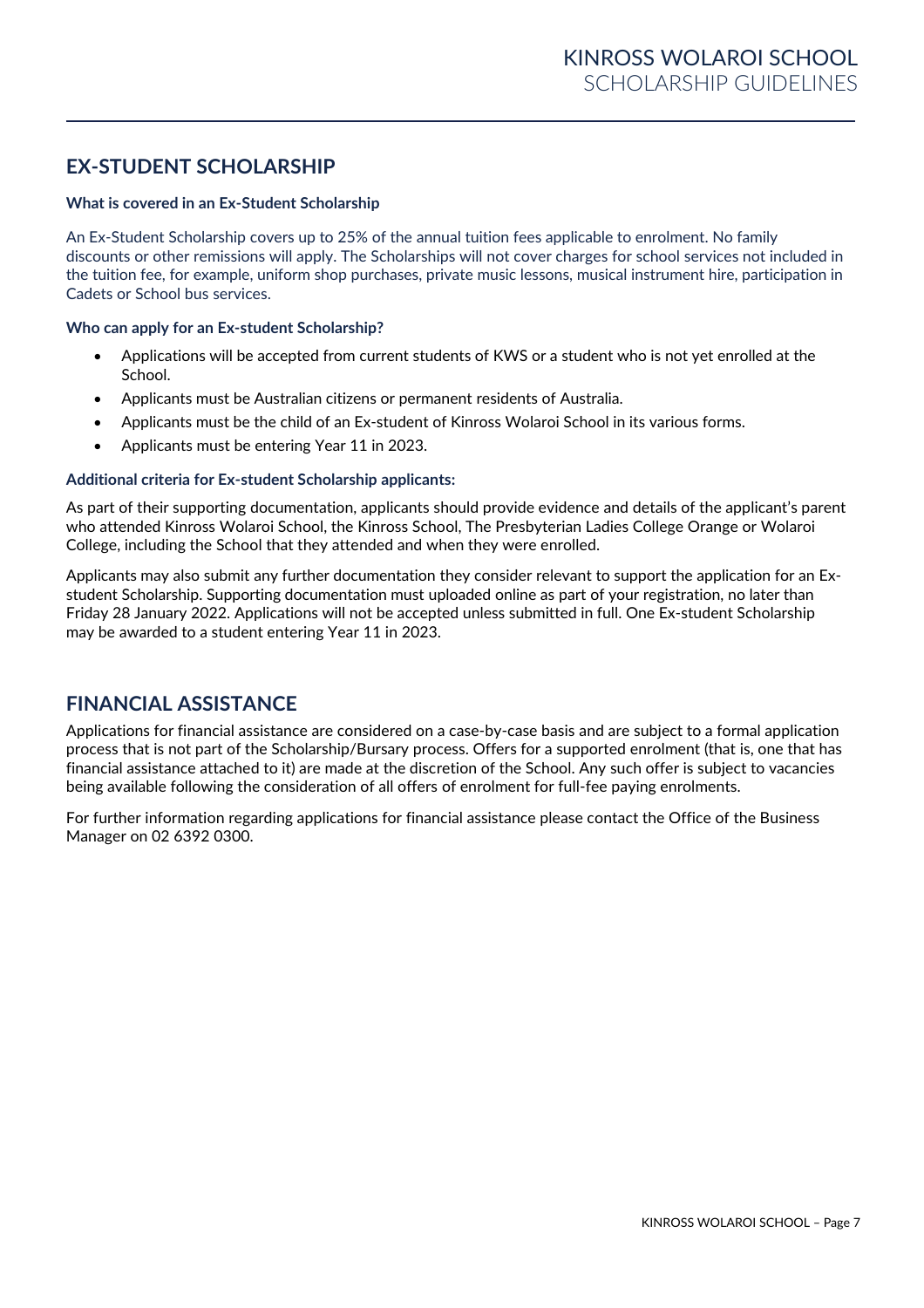## **KWS SCHOLARSHIP CONDITIONS**

#### **Please take into account the following conditions before applying:**

- KWS Scholarships are not transferable to another school or student.
- KWS Scholarships do not include any incidental expenses such as uniforms, textbooks, stationery, transport costs etc.
- Items of personal expenditure (for example, toiletries, casual clothes etc.) are not included in the Scholarship.
- All Scholarship recipients NOT currently enrolled in the School will be required to undertake the School's enrolment process, including the completion of enrolment forms, payment of monies and submission of appropriate documentation.
- As per the Kinross Wolaroi School Scholarship Policy, no 'Sibling Discount' will apply to the applicant if granted a Scholarship.
- The Scholarship holder will be subject to all the rules and regulations of the School in the same way as are all other students. This extends to the School's behaviour management policy and to the School's right to dismiss the student if, in the School's opinion, such action becomes necessary.

#### **The continuation of the Scholarship will be contingent upon the student's:**

- Continued academic performance at a level deemed satisfactory by the Principal.
- Continued participation and involvement in the extra-curricular life of the School to the Principal's satisfaction.
- Dress, bearing, manners and behaviour continuing to be of a high standard, and to the satisfaction of the Principal.
- Fees and other monies owing to the School or its agencies being paid promptly.

The School may terminate any Scholarship at any time, where in its opinion, the terms of the award are not being met.

Kinross Wolaroi School reserves the right not to award a Scholarship if, in its opinion, no applicant is worthy of the award.